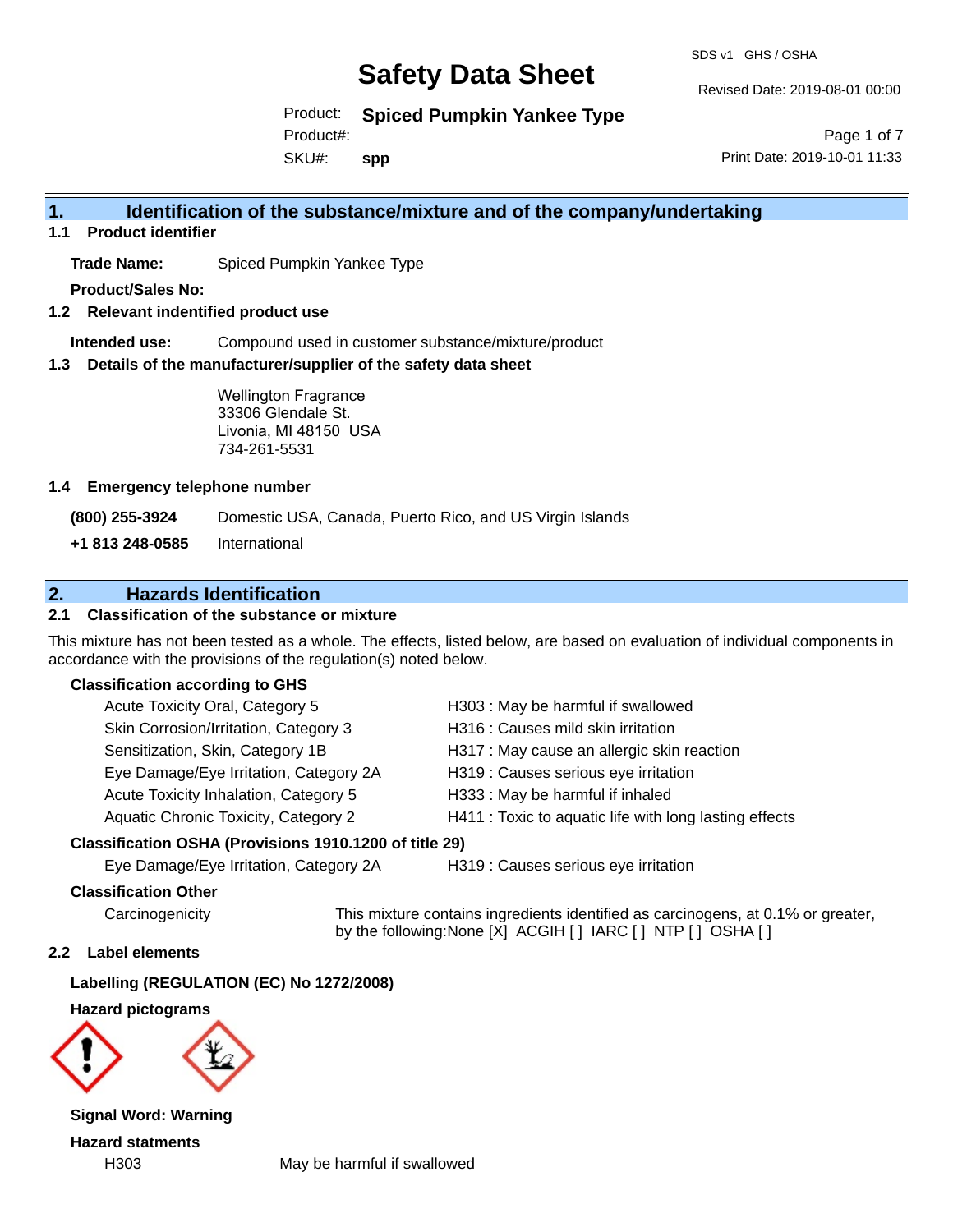#### SDS v1 GHS / OSHA

## **Safety Data Sheet**

Revised Date: 2019-08-01 00:00

Print Date: 2019-10-01 11:33

Page 2 of 7

Product: **Spiced Pumpkin Yankee Type**

SKU#: Product#: **spp**

| H316                            | Causes mild skin irritation                                                                                                      |
|---------------------------------|----------------------------------------------------------------------------------------------------------------------------------|
| H317                            | May cause an allergic skin reaction                                                                                              |
| H319                            | Causes serious eye irritation                                                                                                    |
| H333                            | May be harmful if inhaled                                                                                                        |
| H411                            | Toxic to aquatic life with long lasting effects                                                                                  |
| <b>Precautionary Statements</b> |                                                                                                                                  |
| <b>Prevention:</b>              |                                                                                                                                  |
| P <sub>264</sub>                | Wash hands thoroughly after handling                                                                                             |
| P <sub>272</sub>                | Contaminated work clothing should not be allowed out of the workplace                                                            |
| P <sub>273</sub>                | Avoid release to the environment                                                                                                 |
| <b>Response:</b>                |                                                                                                                                  |
| $P302 + P352$                   | IF ON SKIN: Wash with soap and water                                                                                             |
| $P304 + P312$                   | IF INHALED: Call a POISON CENTER or doctor/physician if you feel unwell                                                          |
| $P305 + P351 + P338$            | IF IN EYES: Rinse cautiously with water for several minutes Remove contact lenses if<br>present and easy to do. continue rinsing |
| P312                            | Call a POISON CENTER or doctor/physician if you feel unwell                                                                      |
| $P333 + P313$                   | If skin irritation or a rash occurs: Get medical advice/attention                                                                |
| $P337 + P313$                   | If eye irritation persists: Get medical advice/attention                                                                         |
| P363                            | Wash contaminated clothing before reuse                                                                                          |
| P391                            | <b>Collect Spillage</b>                                                                                                          |
|                                 |                                                                                                                                  |

#### **2.3 Other Hazards**

**no data available**

### **3. Composition/Information on Ingredients**

#### **3.1 Mixtures**

This product is a complex mixture of ingredients, which contains among others the following substance(s), presenting a health or environmental hazard within the meaning of the UN Globally Harmonized System of Classification and Labeling of Chemicals (GHS):

| EC#                    | Conc.<br>Range | <b>GHS Classification</b>                                    |
|------------------------|----------------|--------------------------------------------------------------|
| 202-589-1              | $10 - 20%$     | H303; H316; H317; H319; H401                                 |
|                        |                |                                                              |
| 204-464-7              | $10 - 20%$     | H303; H320; H402                                             |
|                        |                |                                                              |
| 202-938-8              | $10 - 20 %$    | H303; H317; H401                                             |
|                        |                |                                                              |
| 202-859-9              | $5 - 10%$      | H302; H313; H319                                             |
| Benzyl Alcohol         |                |                                                              |
| 204-465-2              | $2 - 5%$       | H303; H319                                                   |
|                        |                |                                                              |
| 204-402-9              | $2 - 5%$       | H302; H313; H400; H411                                       |
| <b>Benzyl Benzoate</b> |                |                                                              |
|                        |                | 3-Ethoxy-4-hydroxybenzaldehyde<br>alpha-Methylcinnamaldehyde |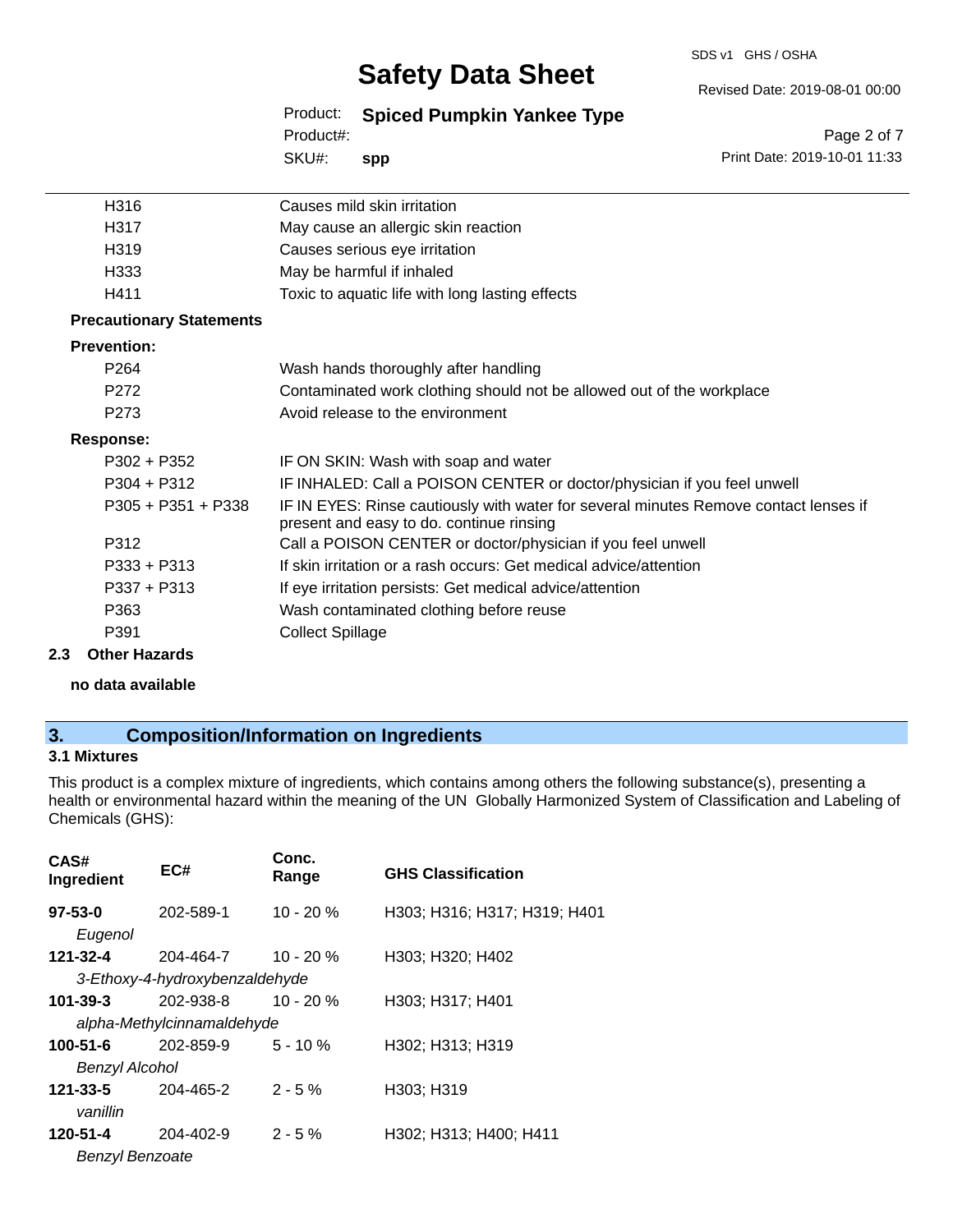SDS v1 GHS / OSHA

Revised Date: 2019-08-01 00:00

Print Date: 2019-10-01 11:33

Page 3 of 7

Product: **Spiced Pumpkin Yankee Type**

Product#:

SKU#: **spp**

| CAS#                                                                           | Ingredient                                                      | EC#                                                      | Conc.<br>Range                           | <b>GHS Classification</b>                                                                                     |  |
|--------------------------------------------------------------------------------|-----------------------------------------------------------------|----------------------------------------------------------|------------------------------------------|---------------------------------------------------------------------------------------------------------------|--|
| 128-37-0                                                                       |                                                                 | 204-881-4                                                | $2 - 5%$                                 | H316; H400; H410                                                                                              |  |
|                                                                                |                                                                 | <b>Butylated hydroxytoluene</b>                          |                                          |                                                                                                               |  |
|                                                                                |                                                                 | See Section 16 for full text of GHS classification codes |                                          |                                                                                                               |  |
|                                                                                |                                                                 |                                                          |                                          | See Section 16 for full text of GHS classification codes which where not shown in section 2                   |  |
|                                                                                |                                                                 | Total Hydrocarbon Content (% $w/w$ ) = 1.07              |                                          |                                                                                                               |  |
| $\overline{4}$ .                                                               |                                                                 | <b>First Aid Measures</b>                                |                                          |                                                                                                               |  |
| 4.1                                                                            |                                                                 | <b>Description of first aid measures</b>                 |                                          |                                                                                                               |  |
|                                                                                | Inhalation:                                                     |                                                          |                                          | Remove from exposure site to fresh air and keep at rest.<br>Obtain medical advice.                            |  |
|                                                                                | <b>Eye Exposure:</b>                                            |                                                          |                                          | Flush immediately with water for at least 15 minutes.<br>Contact physician if symptoms persist.               |  |
|                                                                                | <b>Skin Exposure:</b>                                           |                                                          |                                          | Remove contaminated clothes. Wash thoroughly with water (and soap).<br>Contact physician if symptoms persist. |  |
|                                                                                | Rinse mouth with water and obtain medical advice.<br>Ingestion: |                                                          |                                          |                                                                                                               |  |
|                                                                                |                                                                 |                                                          |                                          | 4.2 Most important symptoms and effects, both acute and delayed                                               |  |
|                                                                                | <b>Symptoms:</b>                                                |                                                          |                                          | no data available                                                                                             |  |
| <b>Risks:</b>                                                                  |                                                                 |                                                          | Refer to Section 2.2 "Hazard Statements" |                                                                                                               |  |
| 4.3 Indication of any immediate medical attention and special treatment needed |                                                                 |                                                          |                                          |                                                                                                               |  |
|                                                                                | Treatment:                                                      |                                                          |                                          | Refer to Section 2.2 "Response"                                                                               |  |
| 5 <sub>1</sub>                                                                 |                                                                 | <b>Fire-Fighting measures</b>                            |                                          |                                                                                                               |  |
| 5.1                                                                            |                                                                 | <b>Extinguishing media</b>                               |                                          |                                                                                                               |  |
|                                                                                | Suitable:                                                       |                                                          |                                          | Carbon dioxide (CO2), Dry chemical, Foam                                                                      |  |
|                                                                                | Unsuitable                                                      |                                                          |                                          | Do not use a direct water jet on burning material                                                             |  |
|                                                                                |                                                                 |                                                          |                                          | 5.2 Special hazards arising from the substance or mixture                                                     |  |
|                                                                                |                                                                 | <b>During fire fighting:</b>                             |                                          | Water may be ineffective                                                                                      |  |
|                                                                                |                                                                 | 5.3 Advice for firefighters                              |                                          |                                                                                                               |  |
|                                                                                |                                                                 | <b>Further information:</b>                              |                                          | Standard procedure for chemical fires                                                                         |  |

#### **6. Accidental Release Measures**

**6.1 Personal precautions, protective equipment and emergency procedures**

Avoid inhalation and contact with skin and eyes. A self-contained breathing apparatus is recommended in case of a major spill.

#### **6.2 Environmental precautions**

Keep away from drains, soil, and surface and groundwater.

#### **6.3 Methods and materials for containment and cleaning up**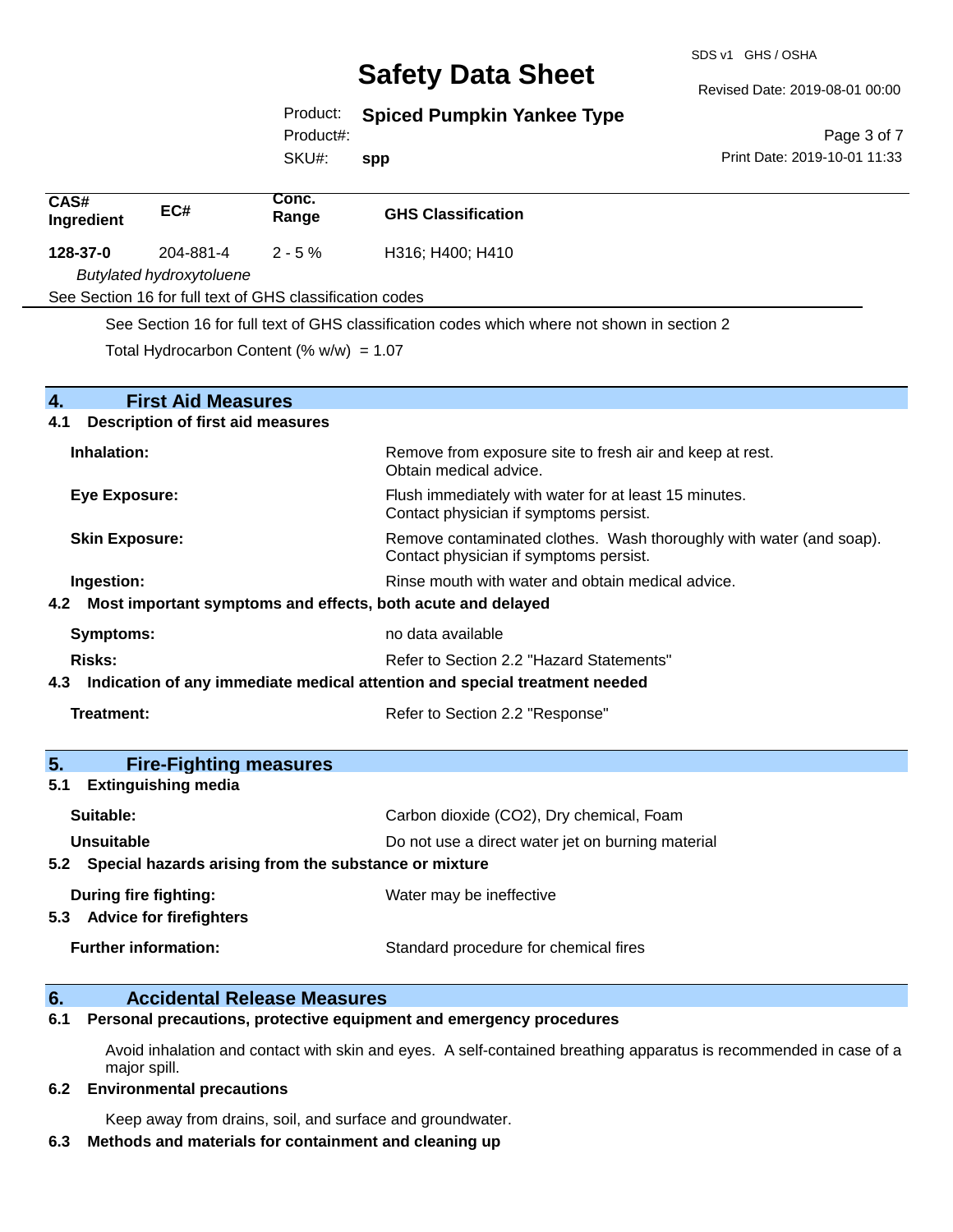SDS v1 GHS / OSHA

Revised Date: 2019-08-01 00:00

### Product: **Spiced Pumpkin Yankee Type**

Product#:

SKU#: **spp**

Page 4 of 7 Print Date: 2019-10-01 11:33

Clean up spillage promptly. Remove ignition sources. Provide adequate ventilation. Avoid excessive inhalation of vapors. Gross spillages should be contained by use of sand or inert powder and disposed of according to the local regulations.

#### **6.4 Reference to other sections**

Not Applicable

# **7.** Handling and Storage<br> **7.1** Precautions for safe handling

#### **Precautions for safe handling**

Apply according to good manufacturing and industrial hygiene practices with proper ventilation. Do not drink, eat or smoke while handling. Respect good personal hygiene.

#### **7.2 Conditions for safe storage, including any incompatibilities**

Store in a cool, dry and ventilated area away from heat sources and protected from light in tightly closed original container. Avoid uncoated metal container. Keep air contact to a minimum.

#### **7.3 Specific end uses**

No information available

#### **8. Exposure Controls/Personal Protection**

#### **8.1 Control parameters**

| <b>Exposure Limits:</b>        |                                                                                                                                          |       |       |      |                                           |  |
|--------------------------------|------------------------------------------------------------------------------------------------------------------------------------------|-------|-------|------|-------------------------------------------|--|
| <b>Component</b>               |                                                                                                                                          | ACGIH | ACGIH | OSHA | OSHA<br>TWA ppm STEL ppm TWA ppm STEL ppm |  |
| 128-37-0                       | <b>Butylated hydroxytoluene</b>                                                                                                          | 2     |       |      |                                           |  |
| <b>Engineering Controls:</b>   | Use local exhaust as needed.<br>8.2 Exposure controls - Personal protective equipment                                                    |       |       |      |                                           |  |
| Eye protection:                | Tightly sealed goggles, face shield, or safety glasses with brow guards and side shields, etc.<br>as may be appropriate for the exposure |       |       |      |                                           |  |
| <b>Respiratory protection:</b> | Avoid excessive inhalation of concentrated vapors. Apply local ventilation where appropriate.                                            |       |       |      |                                           |  |
| <b>Skin protection:</b>        | Avoid Skin contact. Use chemically resistant gloves as needed.                                                                           |       |       |      |                                           |  |

#### **9. Physical and Chemical Properties**

#### **9.1 Information on basic physical and chemical properties**

| Appearance:                | Liquid                          |
|----------------------------|---------------------------------|
| Odor:                      | <b>Conforms to Standard</b>     |
| Color:                     | Colorless to Pale Yellow (G0-2) |
| <b>Viscosity:</b>          | Liquid                          |
| <b>Freezing Point:</b>     | Not determined                  |
| <b>Boiling Point:</b>      | Not determined                  |
| <b>Melting Point:</b>      | Not determined                  |
| <b>Flashpoint (CCCFP):</b> | >200 F (93.33 C)                |
| <b>Auto flammability:</b>  | Not determined                  |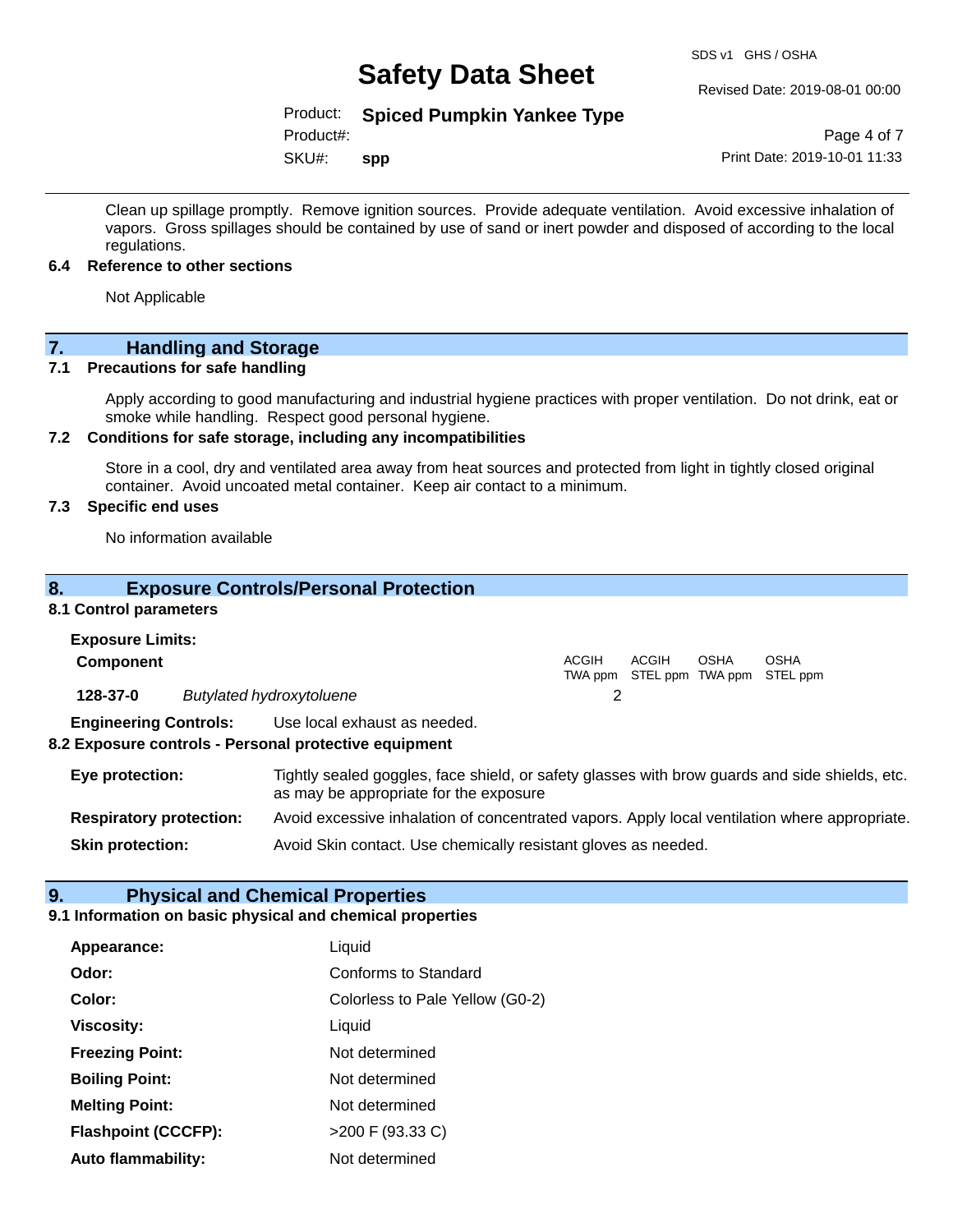#### SDS v1 GHS / OSHA

## **Safety Data Sheet**

### Product: **Spiced Pumpkin Yankee Type**

SKU#: Product#: **spp** Revised Date: 2019-08-01 00:00

Page 5 of 7 Print Date: 2019-10-01 11:33

| <b>Explosive Properties:</b> | None Expected |
|------------------------------|---------------|
| <b>Oxidizing properties:</b> | None Expected |
| Vapor Pressure (mmHg@20 C):  | 0.0219        |
| %VOC:                        | 0.02          |
| Specific Gravity @ 25 C:     | 0.9910        |
| Density @ 25 C:              | 0.9880        |
| Refractive Index @ 20 C:     | 1.4960        |
| Soluble in:                  | Oil           |

### **10. Stability and Reactivity**

| 10.1 Reactivity                         | None                                               |
|-----------------------------------------|----------------------------------------------------|
| <b>10.2 Chemical stability</b>          | Stable                                             |
| 10.3 Possibility of hazardous reactions | None known                                         |
| <b>10.4 Conditions to avoid</b>         | None known                                         |
| 10.5 Incompatible materials             | Strong oxidizing agents, strong acids, and alkalis |
| 10.6 Hazardous decomposition products   | None known                                         |

## **11. Toxicological Information**

#### **11.1 Toxicological Effects**

Acute Toxicity Estimates (ATEs) based on the individual Ingredient Toxicity Data utilizing the "Additivity Formula"

| Acute toxicity - Oral - (Rat) mg/kg                | (LD50: 3317.0199) May be harmful if swallowed            |
|----------------------------------------------------|----------------------------------------------------------|
| Acute toxicity - Dermal - (Rabbit) mg/kg           | Not classified - the classification criteria are not met |
| Acute toxicity - Inhalation - (Rat) mg/L/4hr       | (LD50: 77.6618) May be harmful if inhaled                |
| <b>Skin corrosion / irritation</b>                 | May be harmful if inhaled                                |
| Serious eye damage / irritation                    | Causes serious eye irritation                            |
| <b>Respiratory sensitization</b>                   | Not classified - the classification criteria are not met |
| <b>Skin sensitization</b>                          | May cause an allergic skin reaction                      |
| <b>Germ cell mutagenicity</b>                      | Not classified - the classification criteria are not met |
| Carcinogenicity                                    | Not classified - the classification criteria are not met |
| <b>Reproductive toxicity</b>                       | Not classified - the classification criteria are not met |
| Specific target organ toxicity - single exposure   | Not classified - the classification criteria are not met |
| Specific target organ toxicity - repeated exposure | Not classified - the classification criteria are not met |
| <b>Aspiration hazard</b>                           | Not classified - the classification criteria are not met |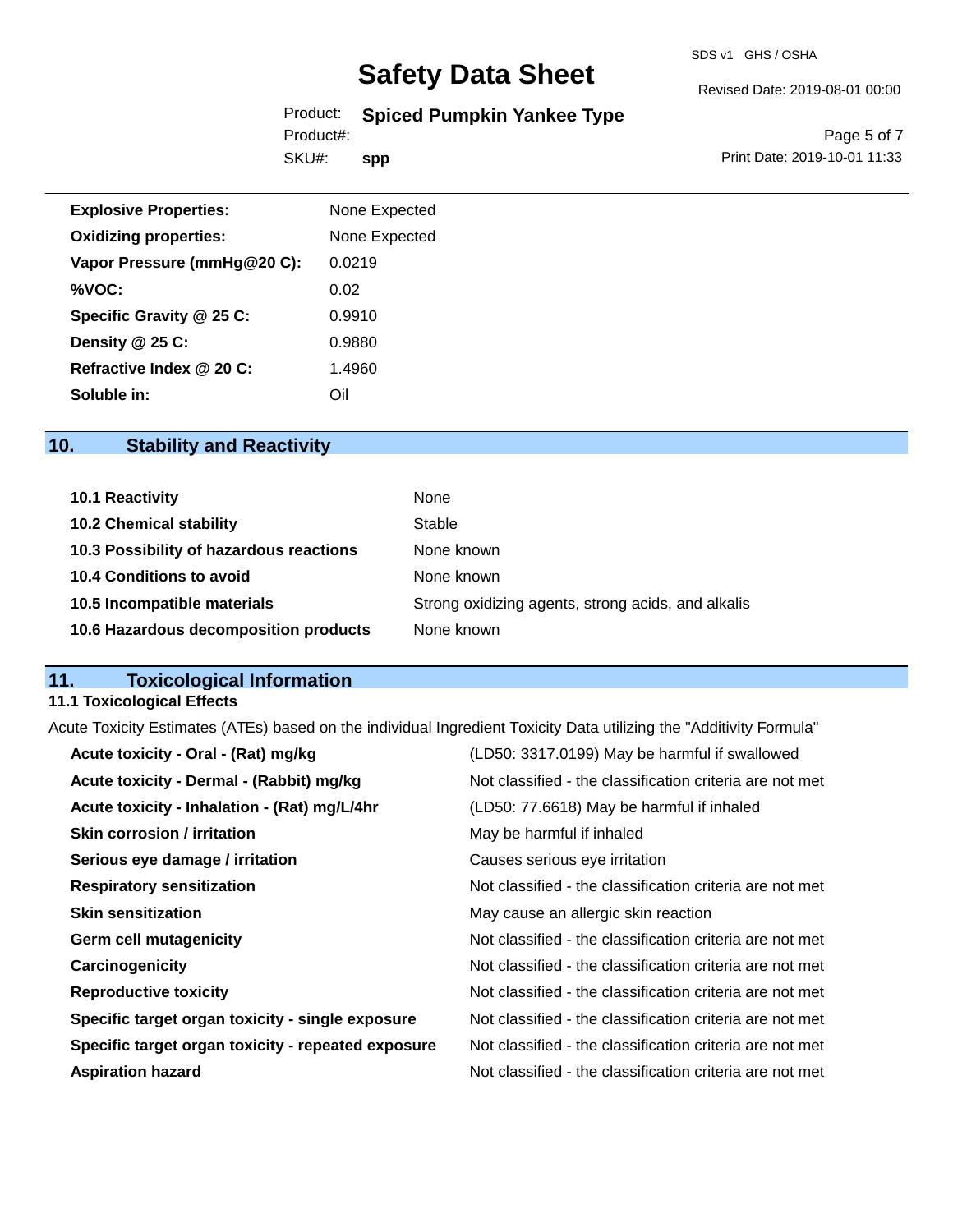SDS v1 GHS / OSHA

Revised Date: 2019-08-01 00:00

Product: **Spiced Pumpkin Yankee Type**

Product#:

SKU#: **spp**

Page 6 of 7 Print Date: 2019-10-01 11:33

| 12.<br><b>Ecological Information</b> |                                                          |
|--------------------------------------|----------------------------------------------------------|
| <b>12.1 Toxicity</b>                 |                                                          |
| <b>Acute acquatic toxicity</b>       | Not classified - the classification criteria are not met |
| <b>Chronic acquatic toxicity</b>     | Toxic to aquatic life with long lasting effects          |
| <b>Toxicity Data on soil</b>         | no data available                                        |
| <b>Toxicity on other organisms</b>   | no data available                                        |
| 12.2 Persistence and degradability   | no data available                                        |
| 12.3 Bioaccumulative potential       | no data available                                        |
| 12.4 Mobility in soil                | no data available                                        |
| 12.5 Other adverse effects           | no data available.                                       |

#### **13. Disposal Conditions**

#### **13.1 Waste treatment methods**

Do not allow product to reach sewage systems. Dispose of in accordance with all local and national regulations. Send to a licensed waste management company.The product should not be allowed to enter drains, water courses or the soil. Do not contaminate ponds, waterways or ditches with chemical or used container.

### **14. Transport Information**

| <b>Marine Pollutant</b>                                       | Yes. Ingredient of greatest environmental impact:<br>128-37-0 : (2 - 5 %) : Butylated hydroxytoluene |                                     |                   |                 |               |
|---------------------------------------------------------------|------------------------------------------------------------------------------------------------------|-------------------------------------|-------------------|-----------------|---------------|
| <b>Regulator</b>                                              |                                                                                                      | <b>Class</b>                        | <b>Pack Group</b> | <b>Sub Risk</b> | UN-nr.        |
| U.S. DOT (Non-Bulk)                                           |                                                                                                      | Not Regulated - Not Dangerous Goods |                   |                 |               |
| <b>Chemicals NOI</b>                                          |                                                                                                      |                                     |                   |                 |               |
| <b>ADR/RID (International Road/Rail)</b>                      |                                                                                                      |                                     |                   |                 |               |
| <b>Environmentally Hazardous</b><br>Substance, Liquid, n.o.s. |                                                                                                      | 9                                   | Ш                 |                 | <b>UN3082</b> |
| <b>IATA (Air Cargo)</b>                                       |                                                                                                      |                                     |                   |                 |               |
| <b>Environmentally Hazardous</b><br>Substance, Liquid, n.o.s. |                                                                                                      | 9                                   | Ш                 |                 | <b>UN3082</b> |
| <b>IMDG (Sea)</b>                                             |                                                                                                      |                                     |                   |                 |               |
| <b>Environmentally Hazardous</b><br>Substance, Liquid, n.o.s. |                                                                                                      | 9                                   | Ш                 |                 | <b>UN3082</b> |

| Substance, Liquid, n.o.s.                 |                                                              |
|-------------------------------------------|--------------------------------------------------------------|
| 15.<br><b>Regulatory Information</b>      |                                                              |
| <b>U.S. Federal Regulations</b>           |                                                              |
| <b>TSCA (Toxic Substance Control Act)</b> | All components of the substance/mixture are listed or exempt |
| 40 CFR(EPCRA, SARA, CERCLA and CAA)       | This product contains NO components of concern.              |
| <b>U.S. State Regulations</b>             |                                                              |
|                                           |                                                              |

**California Proposition 65 Warning This product contains the following components:**